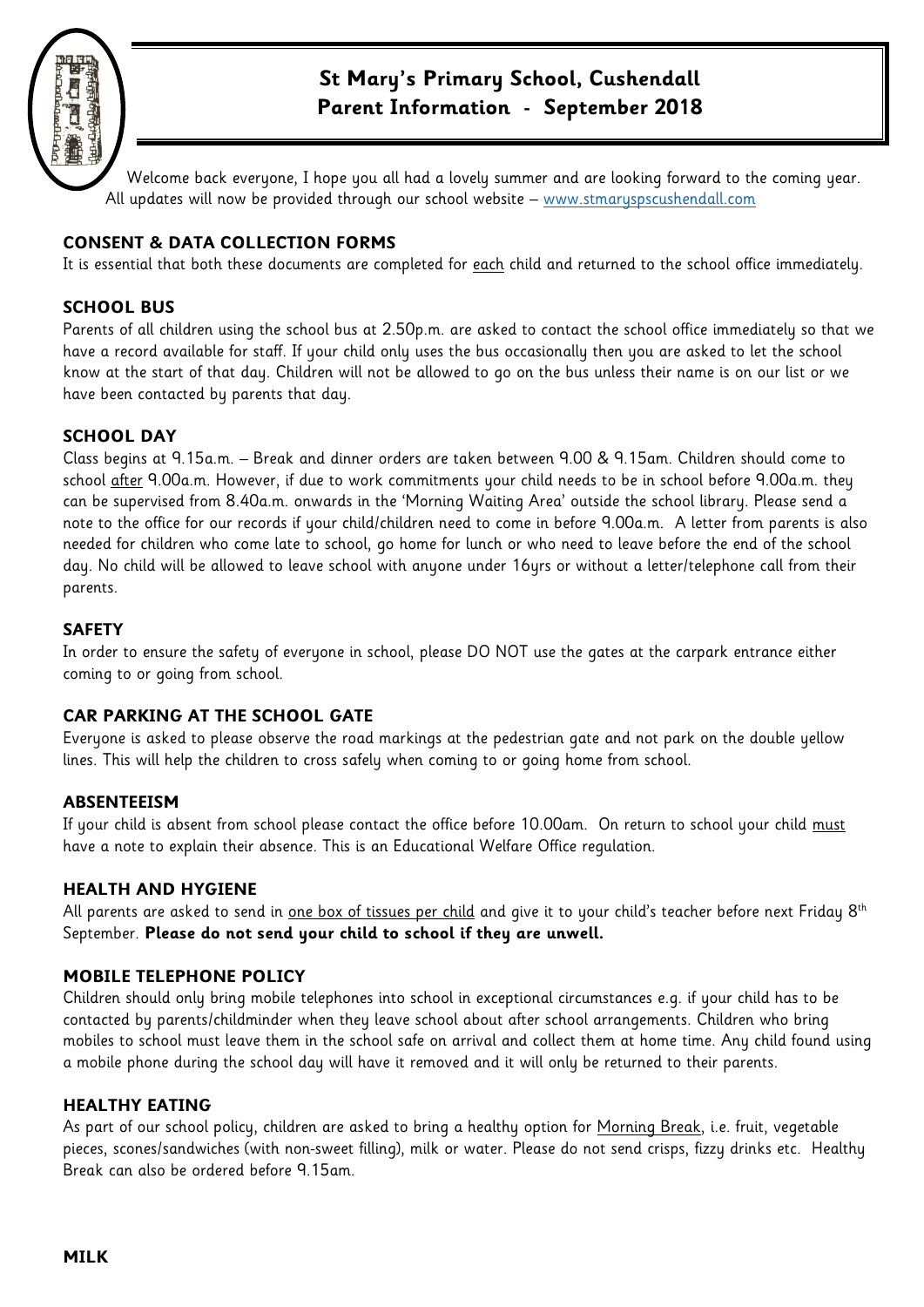Can be ordered through the school each term. The amount due for Term 1 is **£14.10.** Money should be paid on/before Monday  $3<sup>rd</sup>$  September. NB: Please ensure you send the correct money with your child and milk, dinner and break monies must be in separate amounts for each child. We would greatly appreciate your co-operation in this matter. (Please do not send cheques for milk/dinner money.)

Break will also be available from the school canteen from this week and prices are set out on the menu sent home to each family.

## **LUNCH / DINNER**

The price of a school meal is £2.60/day (£13/week) and tickets can be bought daily/weekly. Children taking a packed lunch are asked not to bring fizzy drinks. In the interests of health and safety, children are not allowed to bring hot liquids or glass containers into school at any time.

**'Healthy Lunch Box Day'** is every Wednesday and children are encouraged to bring fruit or vegetable pieces as part of their lunch.

\*\* St Mary's is a **'Nut Free Zone'** and children are asked not to bring nuts or products containing traces of nuts into school/nursery at any time.

# **PHOTOGRAPHS**

Wednesday 12th September – Class groups, individual photographs and family groups. All children must wear full school uniform. If you would like to have a family school group photograph taken please fill in the enclosed form and return it to the school office. N.B. All children will have an individual photograph taken. (Family group – Primary School children only – Nursery photographs will be taken in January 2019)

**Whole Family Group Photographs** The photographer will be available in school to take any other family photographs you wish from 3.00p.m. – 4.00p.m. on the same date. No appointment is needed. However, if you would like to avail of this opportunity please contact the school office as soon as possible. This will allow the photographer to make the necessary plans.

## **CHILD PROTECTION / PASTORAL CARE**

In order to update school records it is very important that any change in circumstances is notified to the office e.g. address, telephone number, named collectors (minimum age 16 years). Data Collection forms have been sent out to all families and should be returned as soon as possible. We have also attached a copy of the procedure which should be used if you wish to register a concern or make a complaint regarding a child protection issue. The designated teacher for child protection in the Primary School is Mrs Catherine Magill.

Please remember that any child returning to school after 3.00p.m. to collect forgotten items must be accompanied into the building by an adult.

## **PARENT HELPER REQUEST**

Are you (parent/grandparent/other relative/carer) available to help supervise children on outings in the local community or on school trips? If you are able to help in any way please contact the school as soon as possible as we really do need your help.

N.B. Thank you to everyone who helped us last year. If you are able to help again this year please contact the school office.

## **'NO SMOKING POLICY'**

Everyone is reminded that, in common with all public buildings, smoking is not permitted anywhere on the school/nursery site.